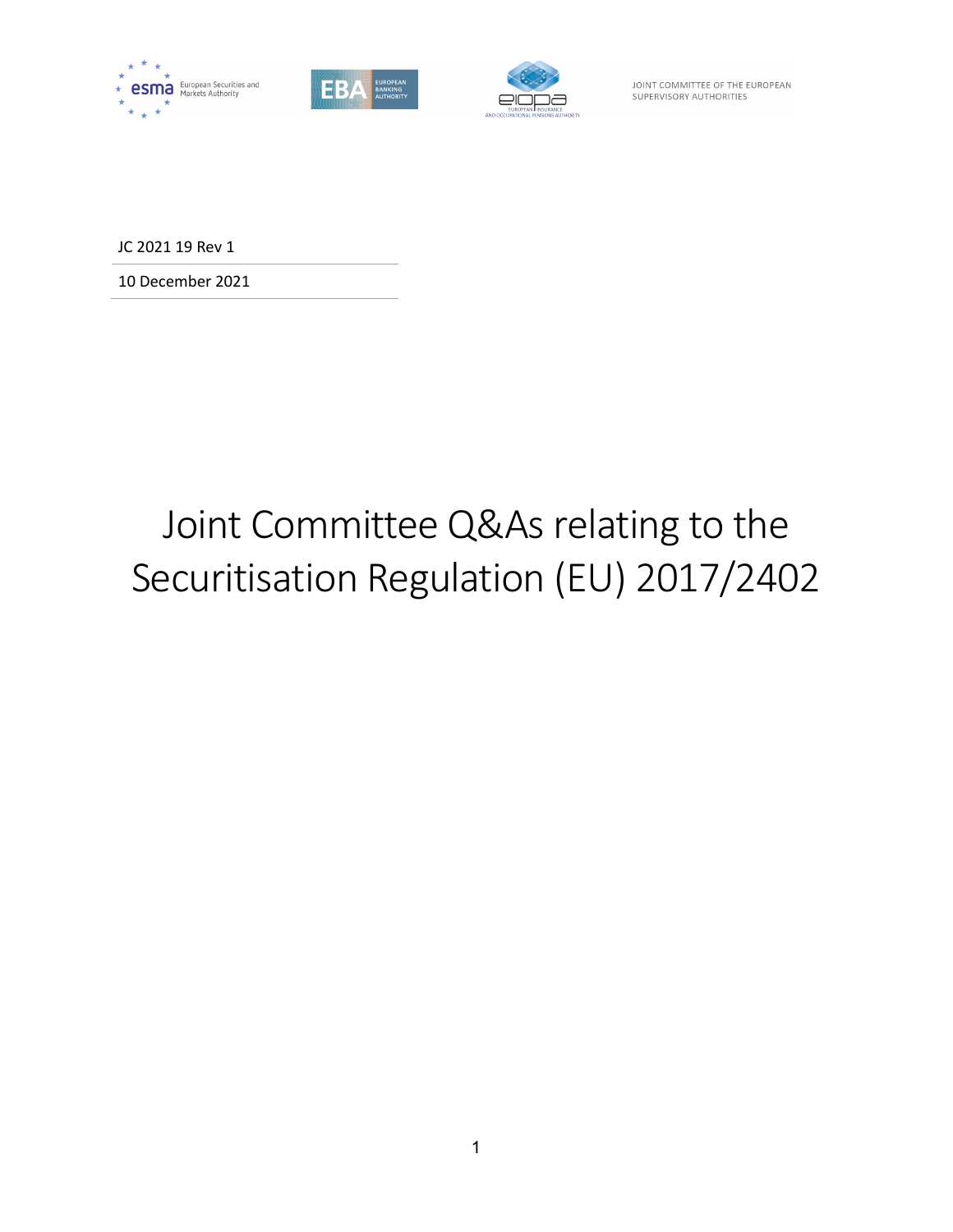

## **Purpose and status**

This document contains answers to questions which fall outside the exclusive competence of either ESMA, EBA or EIOPA. The purpose of this document is to promote common, uniform and consistent supervisory approaches and practices in the day-to-day application of Regulation (EU) 20[1](#page-1-0)7/2402<sup>1</sup> (the "Securitisation Regulation" or "SECR"). It does this by providing responses to questions asked by the public, financial market participants, competent authorities and other stakeholders.

This document will be updated as appropriate. Additional questions on the Securitisation Regulation may be submitted to [ESMA,](https://www.esma.europa.eu/questions-and-answers) [EBA](https://eba.europa.eu/single-rule-book-qa) or [EIOPA](https://www.eiopa.europa.eu/browse/qa-regulation_en) through the Q&A tools on their respective websites.

### **Summary of Q&As**

| <b>Heading of Q&amp;A</b>                                                                                                                                               | Code | <b>New or Modified</b> |
|-------------------------------------------------------------------------------------------------------------------------------------------------------------------------|------|------------------------|
| A summary of the underlying documentation that is essential for<br>the understanding of a transaction                                                                   |      |                        |
| Required level of completeness of the information described in<br>points (b), (c) and (d) of the first subparagraph of Article 7(1) of the<br>Securitisation Regulation | 2    |                        |
| Underlying exposure documentation as part of Article $7(1)(b)$ of the<br>Securitisation Regulation                                                                      | 3    |                        |
| STS requirements - application of Article 21 (9) of the<br>Securitisation Regulation on transaction documentation                                                       | 4    |                        |
| Provision of STS+ certification by third party verifier agent (TPV)                                                                                                     | 5    |                        |
| Whether a "vendor financing" structure can be considered a<br>synthetic securitisation                                                                                  | 6    | *New*                  |

<span id="page-1-0"></span><sup>&</sup>lt;sup>1</sup> Regulation (EU) 2017/2402 of the European Parliament and of the Council of 12 December 2017 laying down a general framework for securitisation and creating a specific framework for simple, transparent and standardised securitisation, and amending Directives 2009/65/EC, 2009/138/EC and 2011/61/EU and Regulations (EC) No 1060/2009 and (EU) No 648/2012 (OJ L 347, 28.12.2017, p. 35).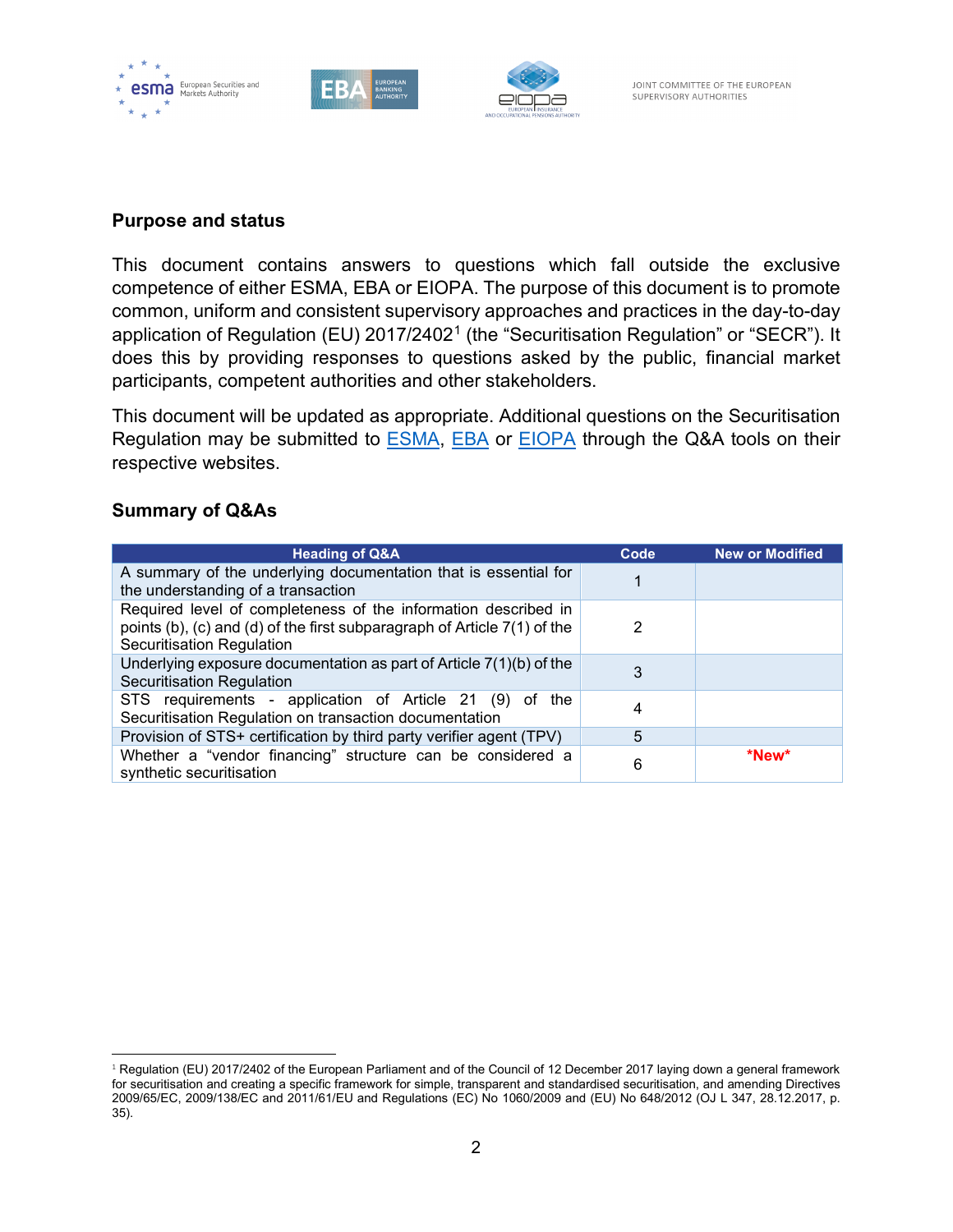





**A summary of the underlying documentation that is essential for the understanding of a transaction**

Date of first publication: 26 March 2021

**Q1 Article 7(1)(b) of the Securitisation Regulation requires the originator, sponsor and SSPE of a securitisation to make available "[…]** *all underlying documentation that is essential for the understanding of the transaction* **[…]". The penultimate subparagraph of Article 7(1) indicates that "[…]** *the originator, sponsor and SSPE may provide a summary of the documentation concerned***". Does this mean that the originator, sponsor and SSPE have a choice between providing the full documentation or a summary thereof?**

**A1** No. The penultimate subparagraph of Article 7(1) of the SECR should be read in conjunction with the sixth subparagraph of Article 7(1) in respect of the reporting obligations in the first subparagraph of Article 7(1) of the SECR and, in particular, Article 7(1)(b) of the SECR:

Article 7(1) of the SECR, first subparagraph:

"*1. The originator, sponsor and SSPE of a securitisation shall […] make at least the following information available* […]:

[…]

*(b) all underlying documentation that is essential for the understanding of the transaction* [….]."

Article 7(1) of the SECR, sixth subparagraph:

*"When complying with this paragraph, the originator, sponsor and SSPE of a securitisation shall comply*  with national and Union law governing the protection of confidentiality of information and the processing of *personal data in order to avoid potential breaches of such law as well as any confidentiality obligation relating to customer, original lender or debtor information, unless such confidential information is anonymised or aggregated."*

Article 7(1) of the SECR, penultimate subparagraph:

*"In particular, with regard to the information referred to in point (b) of the first subparagraph, the originator, sponsor and SSPE may provide a summary of the documentation concerned.*"

In other words, the sixth subparagraph of Article 7(1) of the SECR requires an originator, sponsor and SSPE not to breach any national and Union law governing the protection of confidentiality of information and the processing of personal data when making available the information referred to in the first subparagraph of Article 7(1) of the SECR, including the documentation in Article 7(1)(b) of the SECR. This means that only where the disclosure of the full documentation required in Article 7(1)(b) of the SECR would result in such a breach, the reporting entity may instead provide a summary of the documentation concerned (or anonymise or aggregate any confidential information, as set out in the sixth subparagraph of Article 7(1) of the SECR). In all other cases, the documentation shall be provided in full.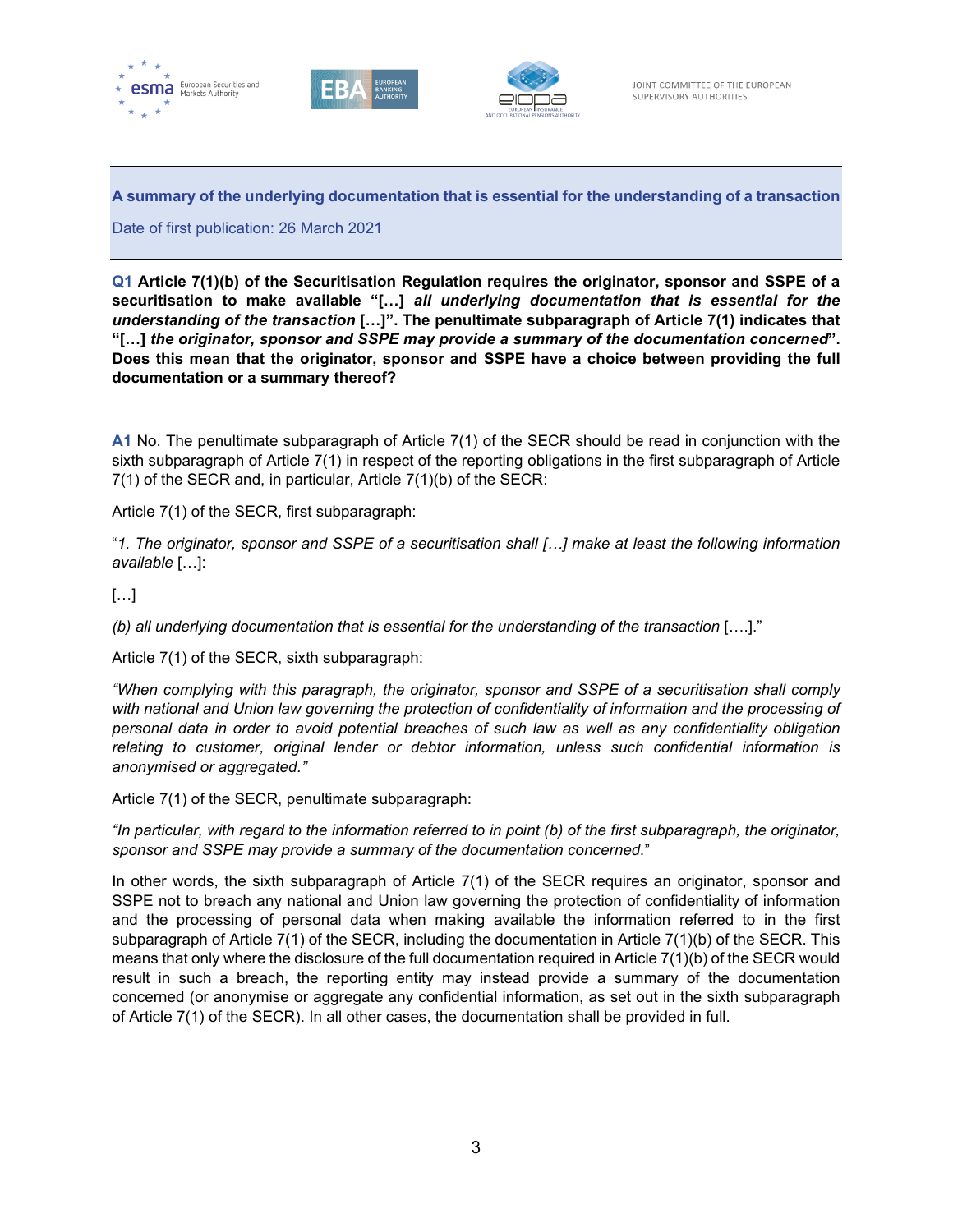





**Required level of completeness of the information described in points (b), (c) and (d) of the first subparagraph of Article 7(1) of the Securitisation Regulation**

Date of first publication: 26 March 2021

#### **Q2**

- **(a) The second subparagraph of Article 7(1) of the Securitisation Regulation requires that the** *"the information described in points (b), (c) and (d) of the first subparagraph shall be made available before pricing"***. What is the expected level of completeness of these documents?**
- **(b) Where a document is provided before pricing in "***draft or initial form***", what is the scope for changes post-pricing?**

#### **A2**

- (a) The level of completeness of the information set out in the above-mentioned article should be understood as being the same as described in Article 22(5) of the SECR, i.e. before pricing, the information described in points (b), (c) and (d) of the first subparagraph of Article 7(1) shall be made available before pricing "*at least in draft or initial form*".
- (b) It is expected that only minor changes should be made post-pricing, including financial variables (e.g. interest rates, final issued amounts), time data (e.g. optional redemption dates), reference data (e.g. ISIN codes).

**Underlying exposure documentation as part of Article 7(1)(b) of the Securitisation Regulation**

Date of first publication: 26 March 2021

**Q3 Article 7(1)(b) of the Securitisation Regulation requires that the originator, sponsor and SSPE of a securitisation make available "***all underlying documentation that is essential for the understanding of the transaction, including but not limited to, where applicable,***" the documents listed in sub-points (i)-(vi). Should this provision be understood as including an obligation to make available any underlying exposure-level documents (e.g. facility agreements, intercreditor agreements, mezzanine debt documents, hedging documents)?**

**A3** Article 7(1)(b) of the SECR requires that *all underlying documentation that is essential for the understanding of the transaction…*" be made available. A non-exhaustive list is subsequently provided in sub-points (i)-(vi) of that same sub-paragraph. This non-exhaustive list does not mention underlying exposure-level documents such as facility agreements, intercreditor agreements, mezzanine debt documents, hedging documents. Consequently, underlying exposure-level documents fall under the scope of Article 7(1)(b) of the SECR and must be made available as stipulated by Article 7 of the SECR only to the extent that underlying exposure-level documents are "*essential for the understanding of the transaction*".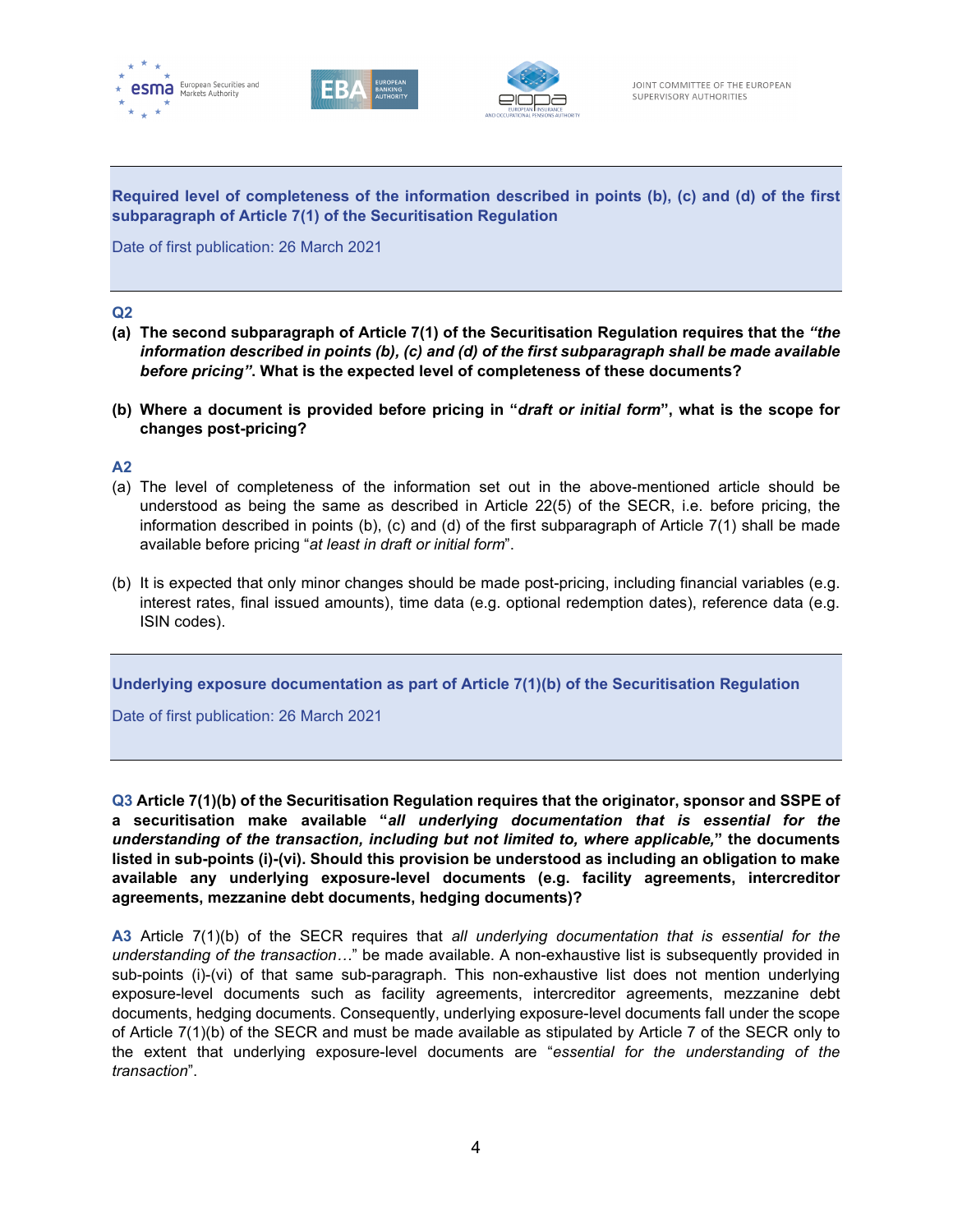





Underlying exposure-level documents are often not "*essential for the understanding*" a securitisation. However, for example, in a CMBS transaction with only a few large underlying exposures, such documentation would most likely be "*essential for the understanding of the transaction*".

**STS requirements - application of Article 21 (9) of the Securitisation Regulation on transaction documentation**

Date of first publication: 26 March 2021

**Q4 How and by whom compliance with Article 21(9) of the Securitisation Regulation should be met and documented using the transaction documentation and/or as part of the internal servicing procedures contained in the servicing agreement?**

**A4** As regards Article 21(9) of the SECR, the Commission Delegated Regulation (EU) 2020/1226 (hereafter, the "RTS on STS notification") requires the originators and sponsors to confirm compliance with it and to place the requested information under a specific items of the prospectus (item 2.2.2. of Annex 19 of the Commission Delegated Regulation (EU) 2019/980 which entered into force since 21 July 2019). Furthermore, Article 7 (1) (b) (iv) of the SECR requires the originator, sponsor and SSPE to make available to the holders of securitisation positions the servicing agreement. Therefore, the requested information regarding servicing procedures should be found in a publicly available document especially where this documentation explain how the servicing of delinquent and defaulted exposures are taken care of, so as to further facilitate investors' due diligence regarding compliance with Article 21(9) of the SECR.

**Provision of STS+ certification by third party verifier agent (TPV)**

Date of first publication: 26 March 2021

#### **Q5**

- (a) **Is the provision of CRR- and LCR-Assessments – also known as "STS Plus or STS+ certification" – by a Third-Party Verifier (TPV) to be considered as provision of advice to the originator, sponsor or SSPE involved in the securitisation which the TPV assesses" (within in the meaning of Articles 28 (1) (c) of Securitisation Regulation)?**
- (b) **Should TPVs notify their competent authority (CA) of the provision of "STS Plus or STS + assessments?**
- (c) **Should the TPV providing "STS Plus or STS+ certification" services implement specific measures to better identifying, preventing and mitigating actual or potential conflicts arising from the provision of those services when notifying its CA?**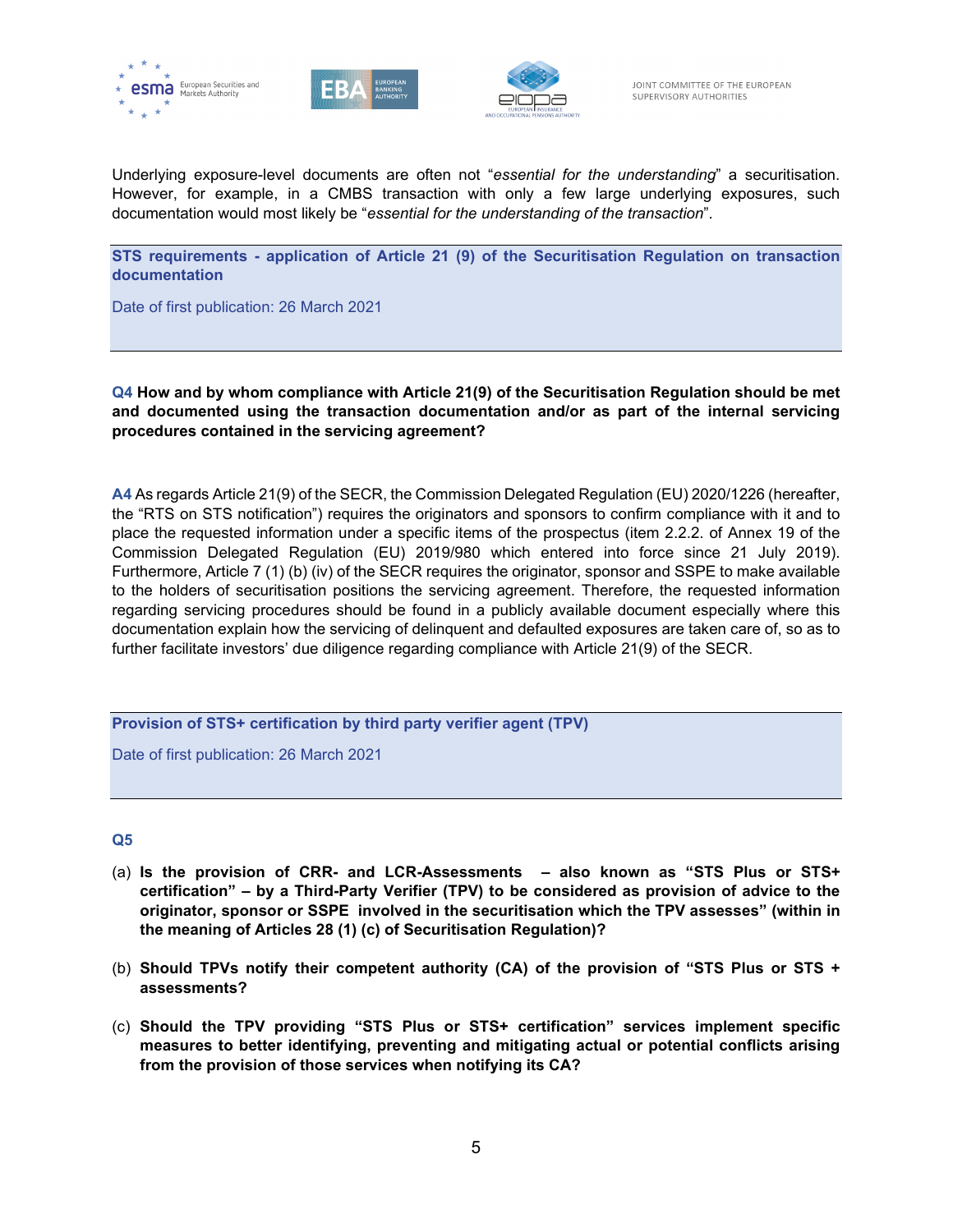





#### **A5**

(a) No. TPVs are entities with a limited range of business activities being its main activity to verify whether a securitisation transaction complies with the STS criteria applicable to non-ABCP or ABCP securitisations. To ensure TPV's independence vis-à-vis the originator, sponsor or SSPE, TPVs are prevented from providing any form of advisory, audit or equivalent services to any of the originator, sponsor or SSPE involved in the securitisation transaction, which the TPV assesses as set out in Article 28 (1) (c) SECR. The provision of other services is to be assessed in a case-by-case basis to avoid potential conflict of interest.

The Securitisation Regulation does not explicitly foresee the provision of "STS Plus or STS+ certifications" assessments. The provision of this service seems to also consist in assessing compliance with a certain set of statutory requirements similar to the verifications contained in Article 27 (2) of the SECR. In the case of "STS Plus or STS+ certifications", the TPV adds the respective CRR and LCR assessments on top of the verifications performed under Article 27 (2) of the SECR. Considering the ancillary nature of "STS Plus or STS+ certifications" assessments, the provision of these services should not be considered as the provision of advice to the originator, sponsor or SSPE involved in the securitisation which the TPV assesses according to article 28 (1) (c) of the SECR.

- (b) Yes. As set out in Article 28(2) of the SECR, Competent Authorities should be able to ascertain whether changes to the information provided by a TPV at the initial authorisation could affect the Competent Authority's initial assessment. As a result, the provision of "STS Plus or ST+ assessments" should be notified by the TPV to the Competent Authority as a change to the information provided under Article 28(1) of the SECR.
- (c) The provision of "STS Plus or STS+" certification services should generally not require specific governance arrangements in addition to the general organisational requirements pursuant to Article 28 (1) of the SECR. However, the TPV should also confirm to its Competent Auhtority that the provision of these services do not fall within Article 28 (1) (c) of the SECR on the prohibition of the provision of advisory services, audit or equivalent services also in terms of the fees charged to the originators, sponsors and SSPE involved in the securitisation which the TPV assesses, which should be nondiscretionary and cost based fees.

**Whether a "vendor financing" structure can be considered a synthetic securitisation \*New\***

Date of first publication: 17 December 2021

#### **Q6 Can 'vendor financing' constitute a synthetic securitisation?**

**A "vendor financing" structure can be described as follows:** 

**A manufacturer sells its products to his own off takers but would like to see its invoices paid at short notice while his off takers need longer payments terms.** 

**The manufacturer and a bank agree that the bank will provide financing to a selected group of these off takers under the condition that the manufacturer provides a 15% first risk guarantee to the bank.**